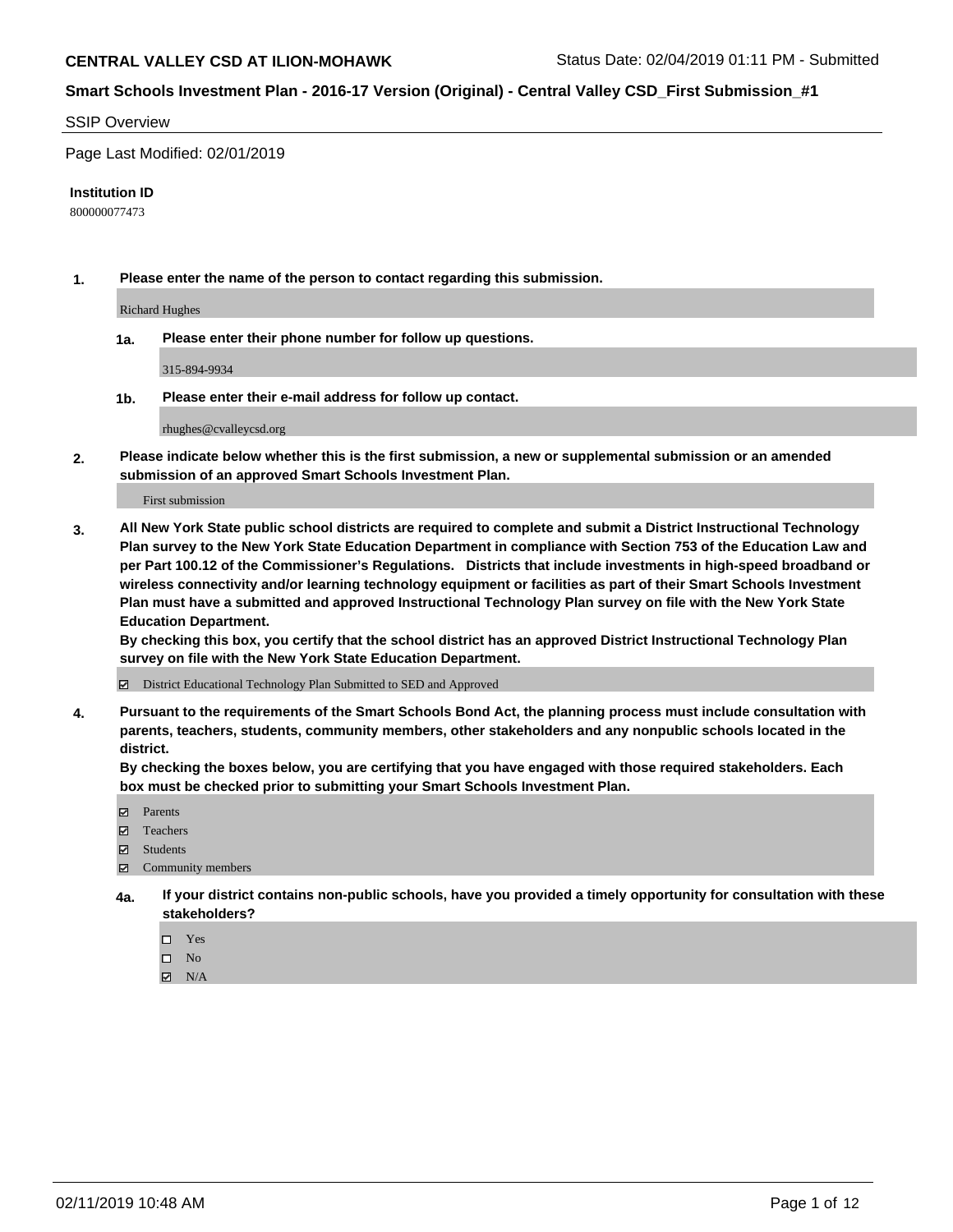#### SSIP Overview

Page Last Modified: 02/01/2019

#### **5. Certify that the following required steps have taken place by checking the boxes below: Each box must be checked prior to submitting your Smart Schools Investment Plan.**

- The district developed and the school board approved a preliminary Smart Schools Investment Plan.
- $\boxtimes$  The preliminary plan was posted on the district website for at least 30 days. The district included an address to which any written comments on the plan should be sent.
- $\boxtimes$  The school board conducted a hearing that enabled stakeholders to respond to the preliminary plan. This hearing may have occured as part of a normal Board meeting, but adequate notice of the event must have been provided through local media and the district website for at least two weeks prior to the meeting.
- The district prepared a final plan for school board approval and such plan has been approved by the school board.
- $\boxtimes$  The final proposed plan that has been submitted has been posted on the district's website.
- **5a. Please upload the proposed Smart Schools Investment Plan (SSIP) that was posted on the district's website, along with any supporting materials. Note that this should be different than your recently submitted Educational Technology Survey. The Final SSIP, as approved by the School Board, should also be posted on the website and remain there during the course of the projects contained therein.**

SmartSchoolsPlantJarvisFinal.pdf

**5b. Enter the webpage address where the final Smart Schools Investment Plan is posted. The Plan should remain posted for the life of the included projects.**

http://www.cvalleycsd.org/boe-adopt-smart-school-plan/

**6. Please enter an estimate of the total number of students and staff that will benefit from this Smart Schools Investment Plan based on the cumulative projects submitted to date.**

765

**7. An LEA/School District may partner with one or more other LEA/School Districts to form a consortium to pool Smart Schools Bond Act funds for a project that meets all other Smart School Bond Act requirements. Each school district participating in the consortium will need to file an approved Smart Schools Investment Plan for the project and submit a signed Memorandum of Understanding that sets forth the details of the consortium including the roles of each respective district.**

 $\Box$  The district plans to participate in a consortium to partner with other school district(s) to implement a Smart Schools project.

**8. Please enter the name and 6-digit SED Code for each LEA/School District participating in the Consortium.**

| <b>Partner LEA/District</b> | ISED BEDS Code |
|-----------------------------|----------------|
| (No Response)               | (No Response)  |

**9. Please upload a signed Memorandum of Understanding with all of the participating Consortium partners.**

(No Response)

**10. Your district's Smart Schools Bond Act Allocation is:**

\$2,954,211

**11. Enter the budget sub-allocations by category that you are submitting for approval at this time. If you are not budgeting SSBA funds for a category, please enter 0 (zero.) If the value entered is \$0, you will not be required to complete that survey question.**

|                                              | Sub-               |
|----------------------------------------------|--------------------|
|                                              | <b>Allocations</b> |
| <b>School Connectivity</b>                   | 823,241            |
| <b>Connectivity Projects for Communities</b> |                    |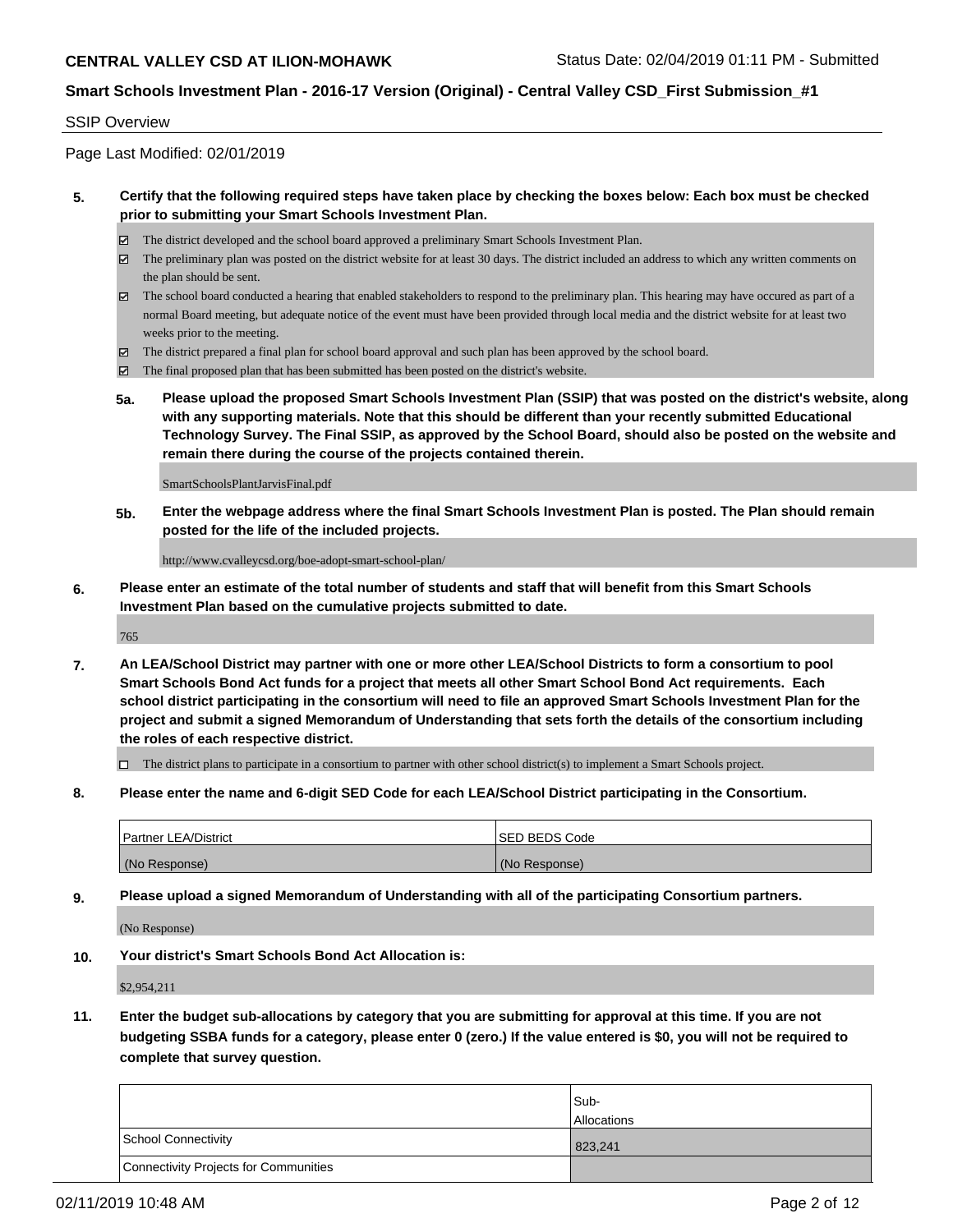# SSIP Overview

Page Last Modified: 02/01/2019

|                                  | Sub-<br>Allocations |
|----------------------------------|---------------------|
|                                  |                     |
| Classroom Technology             |                     |
| Pre-Kindergarten Classrooms      |                     |
| Replace Transportable Classrooms |                     |
| High-Tech Security Features      | 176,759             |
| Totals:                          | 1,000,000           |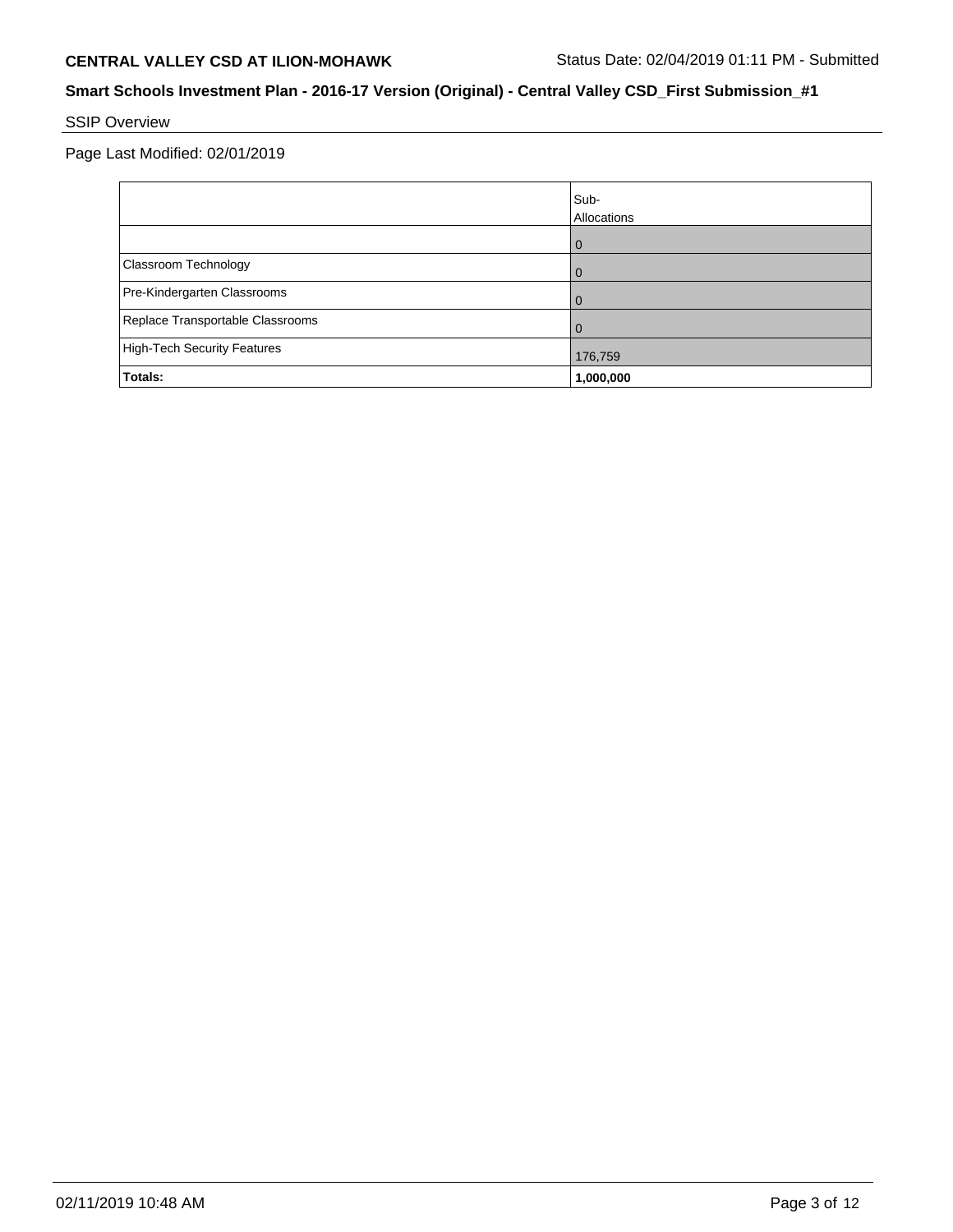#### School Connectivity

Page Last Modified: 02/01/2019

- **1. In order for students and faculty to receive the maximum benefit from the technology made available under the Smart Schools Bond Act, their school buildings must possess sufficient connectivity infrastructure to ensure that devices can be used during the school day. Smart Schools Investment Plans must demonstrate that:**
	- **• sufficient infrastructure that meets the Federal Communications Commission's 100 Mbps per 1,000 students standard currently exists in the buildings where new devices will be deployed, or**
	- **• is a planned use of a portion of Smart Schools Bond Act funds, or**
	- **• is under development through another funding source.**

**Smart Schools Bond Act funds used for technology infrastructure or classroom technology investments must increase the number of school buildings that meet or exceed the minimum speed standard of 100 Mbps per 1,000 students and staff within 12 months. This standard may be met on either a contracted 24/7 firm service or a "burstable" capability. If the standard is met under the burstable criteria, it must be:**

**1. Specifically codified in a service contract with a provider, and**

**2. Guaranteed to be available to all students and devices as needed, particularly during periods of high demand, such as computer-based testing (CBT) periods.**

#### **Please describe how your district already meets or is planning to meet this standard within 12 months of plan submission.**

The Central Valley Central School District(CVCSD) already meets these requirements in all of it's buildings. The CVCSD is setup in a Star Network Topology, where the Central Valley Academy(High School) building is the main output to the internet. Each of the three other district building route through the High School. Between each building there is a 1 GB connection, and there is a 1GB connection from the High School out. The Districts future plans also call for an upgrade of this backbone capacity from 1 GB to 10 GB.

- **1a. If a district believes that it will be impossible to meet this standard within 12 months, it may apply for a waiver of this requirement, as described on the Smart Schools website. The waiver must be filed and approved by SED prior to submitting this survey.**
	- $\Box$  By checking this box, you are certifying that the school district has an approved waiver of this requirement on file with the New York State Education Department.

#### **2. Connectivity Speed Calculator (Required)**

|                         | l Number of<br>Students | Multiply by<br>100 Kbps | Divide by 1000 Current Speed<br>to Convert to<br>Reauired<br>Speed in Mb | lin Mb | <b>I</b> Expected<br>Speed to be<br>Attained Within   Required<br>12 Months | <b>Expected Date</b><br>When<br>Speed Will be<br>Met |
|-------------------------|-------------------------|-------------------------|--------------------------------------------------------------------------|--------|-----------------------------------------------------------------------------|------------------------------------------------------|
| <b>Calculated Speed</b> | 2.323                   | 232,300                 | 232.3                                                                    | 1000   | 1000                                                                        | currently met                                        |

#### **3. Describe how you intend to use Smart Schools Bond Act funds for high-speed broadband and/or wireless connectivity projects in school buildings.**

**The Central Valley Central School District intends to:**

**1. Upgrade Equipment Rooms and Cabling**

**2. Increase Backbone capacity from 1Gb to 10Gb**

**3. Upgrade Jarvis Network Electronics & Wireless Network**

#### **4. Improve Network Redundancy**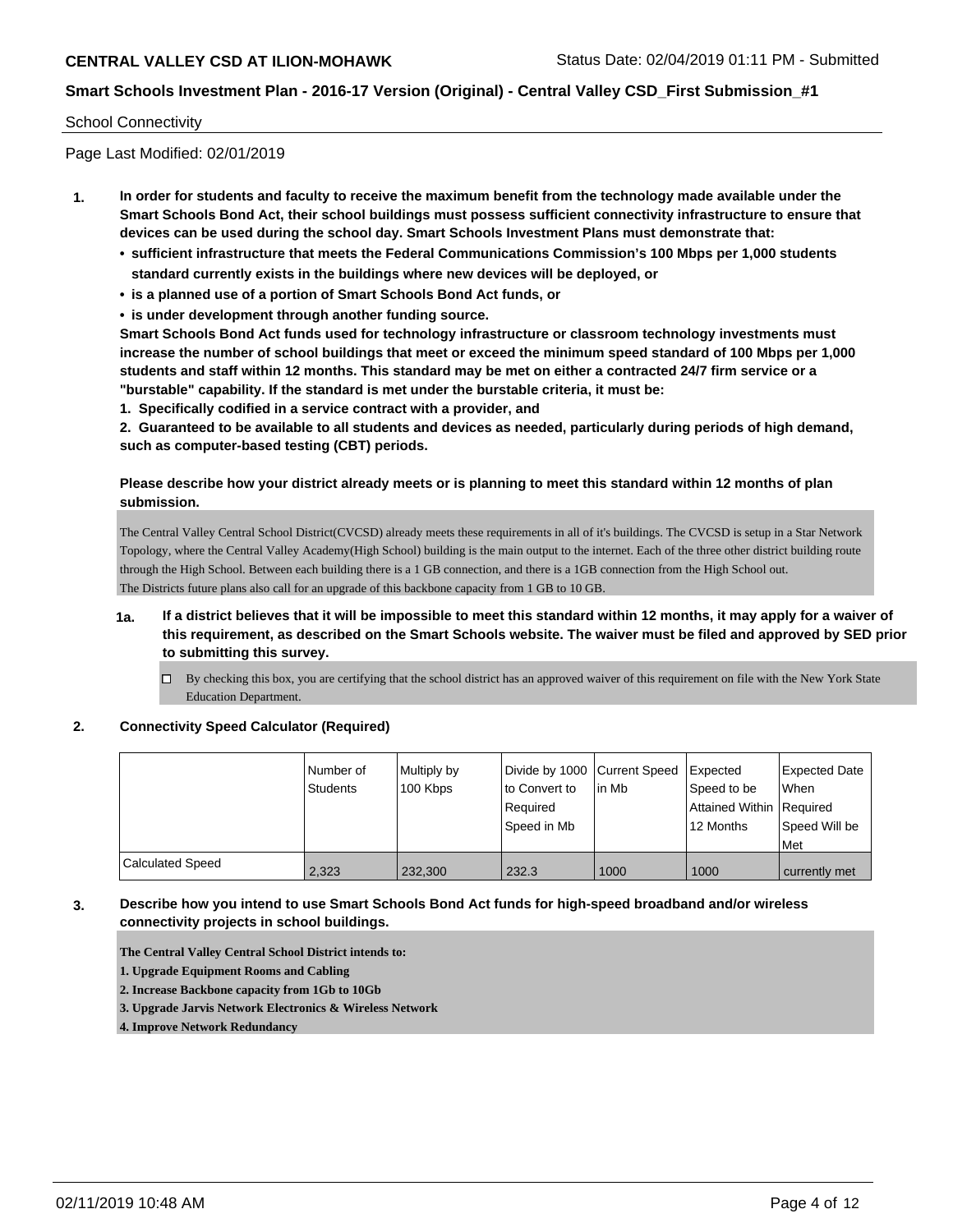#### School Connectivity

Page Last Modified: 02/01/2019

**4. Describe the linkage between the district's District Instructional Technology Plan and the proposed projects. (There should be a link between your response to this question and your response to Question 1 in Part E. Curriculum and Instruction "What are the district's plans to use digital connectivity and technology to improve teaching and learning?)**

The proposed project will allow for the expanded use of mobile devices in the classroom, including provided one-to-one devices and the ability to allow use of personal devices on campus as well. The upgrading of district network equipment closets and cabling, network backbone from 1Gb to 10GB, improving of network redundancy, and the wireless infrastructure in Jarvis will all allow for this to be possible. The ubiquitous presence of mobile devices is undeniably the most commonly utilized device among students and staff. We need to embrace their presence and seek additional ways to expand and harness the affordances of these devices and incorporate them into both policy and practice. This will require an overhaul of our current policy language and inclusion of both personal and institutionally owned devices as a means to address issues in equity and access. Faculty are encouraged to implement personal devices such as iPads and Chromebooks into their instruction as a means to augment current teaching and learning. This also provides additional learning opportunities for students to utilize current and future technologies. We will encourage student utilization by modeling best practices in order to produce effective instruction with relevant tools. Classrooms will be outfitted with displays capable of providing interactive content from mobile devices in support of the educational goals associated with the district and technology mission statements. Digital connectivity, when fully realized, will allow us to create a personlized learning experience for every student no matter their economic background.

**5. If the district wishes to have students and staff access the Internet from wireless devices within the school building, or in close proximity to it, it must first ensure that it has a robust Wi-Fi network in place that has sufficient bandwidth to meet user demand.**

**Please describe how you have quantified this demand and how you plan to meet this demand.**

We have quantified this demand as being able to allow every student and staff member the ability to connect to the wireless infrastructure with multiple devices at the same time in every classroom without a hindrance to quality of connection. We currently have met this demand in 3 of the 4 buildings in the district, and plan to use smart funds to upgrade the final building(Jarvis) to meet this demand there as well. We plan on meeting this demand by utilizing our current robust managed wireless system(Cisco Prime, and Cisco ISE) to securely connect all district users, without allowing non-approved users access, and placing access points strategically in and around the district buildings to supply this connectivity for all district users all the time.

**6. As indicated on Page 5 of the guidance, the Office of Facilities Planning will have to conduct a preliminary review of all capital projects, including connectivity projects.**

**Please indicate on a separate row each project number given to you by the Office of Facilities Planning.**

| l Proiect Number      |  |
|-----------------------|--|
| 21-21-01-04-0-002-008 |  |

**7. Certain high-tech security and connectivity infrastructure projects may be eligible for an expedited review process as determined by the Office of Facilities Planning.**

**Was your project deemed eligible for streamlined review?**

No

**8. Include the name and license number of the architect or engineer of record.**

| Name     | License Number |
|----------|----------------|
| Jim King | 15925          |

**9. If you are submitting an allocation for School Connectivity complete this table. Note that the calculated Total at the bottom of the table must equal the Total allocation for this category that you entered in the SSIP Overview overall budget.**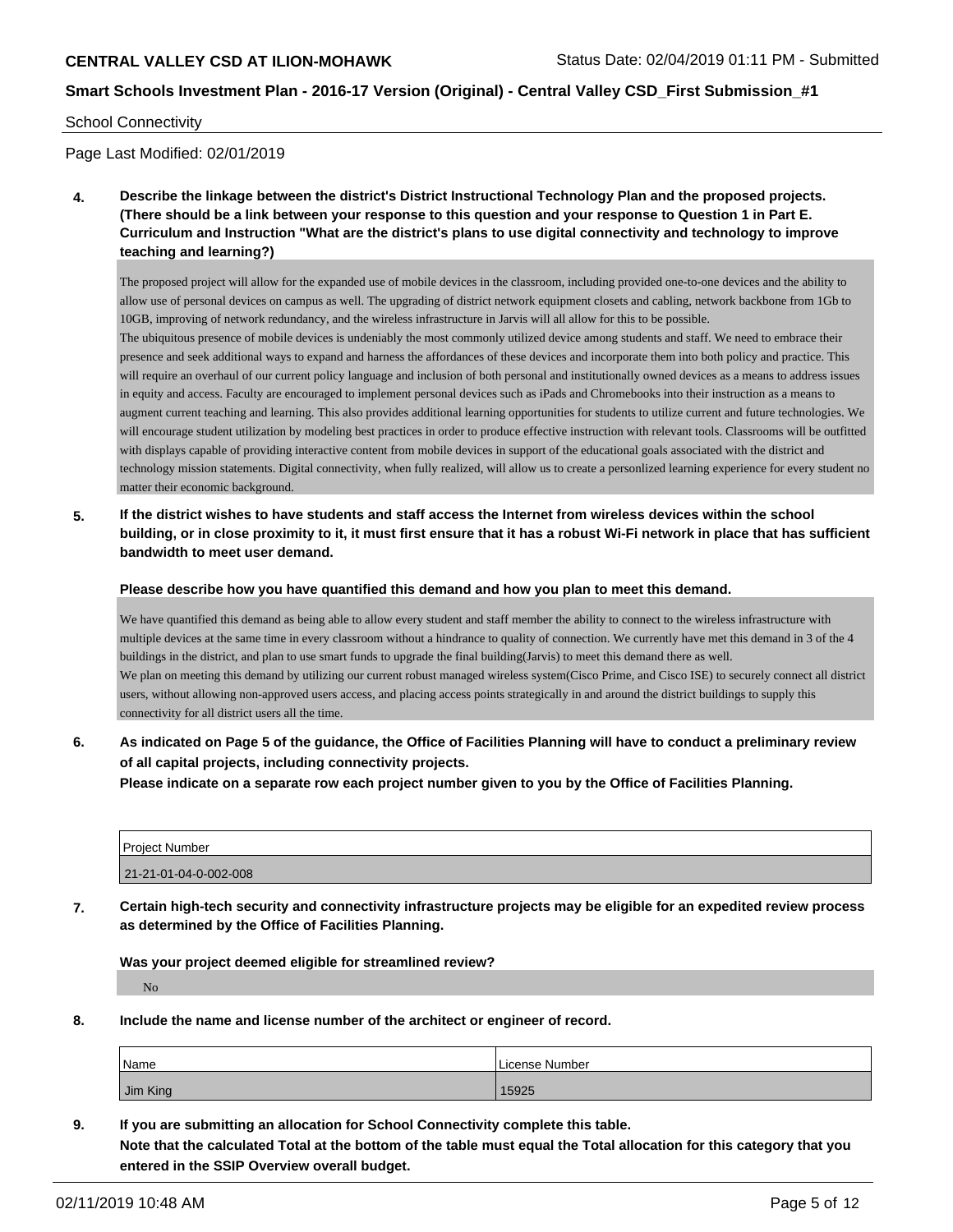School Connectivity

Page Last Modified: 02/01/2019

|                                            | Sub-<br>Allocation |
|--------------------------------------------|--------------------|
| Network/Access Costs                       | $\overline{0}$     |
| <b>Outside Plant Costs</b>                 | $\overline{0}$     |
| School Internal Connections and Components | 536,508            |
| <b>Professional Services</b>               | 286,733            |
| Testing                                    | $\overline{0}$     |
| <b>Other Upfront Costs</b>                 | $\overline{0}$     |
| <b>Other Costs</b>                         | $\overline{0}$     |
| <b>Totals:</b>                             | 823,241            |

**10. Please detail the type, quantity, per unit cost and total cost of the eligible items under each sub-category. This is especially important for any expenditures listed under the "Other" category. All expenditures must be eligible for tax-exempt financing to be reimbursed through the SSBA. Sufficient detail must be provided so that we can verify this is the case. If you have any questions, please contact us directly through smartschools@nysed.gov. NOTE: Wireless Access Points should be included in this category, not under Classroom Educational Technology, except those that will be loaned/purchased for nonpublic schools.**

**Add rows under each sub-category for additional items, as needed.**

| Select the allowable expenditure | Item to be purchased                                          | Quantity       | Cost per Item | <b>Total Cost</b> |
|----------------------------------|---------------------------------------------------------------|----------------|---------------|-------------------|
| type.                            |                                                               |                |               |                   |
| Repeat to add another item under |                                                               |                |               |                   |
| each type.                       |                                                               |                |               |                   |
| <b>Connections/Components</b>    | Equipment Racks Cable Management                              | 3              | 12,988        | 38,964            |
| <b>Connections/Components</b>    | Cable Tray, Conduit, Surface Raceway                          | $\overline{1}$ | 169,108       | 169,108           |
| <b>Connections/Components</b>    | Twisted Pair Cabling Terminations and<br>Testing              | -1             | 295,386       | 295,386           |
| Connections/Components           | Fiber Optic Cabling Termination and<br>Testing                | 1              | 13,050        | 13,050            |
| Connections/Components           | <b>Labor and Material</b>                                     |                | 10,000        | 10,000            |
| Connections/Components           | Temporary Fire Alarm and Elevator<br><b>Phone Connections</b> |                | 10,000        | 10,000            |
| <b>Professional Services</b>     | Architect, Engineer Consultant, C.M.<br>Fees                  |                | 286,733       | 286,733           |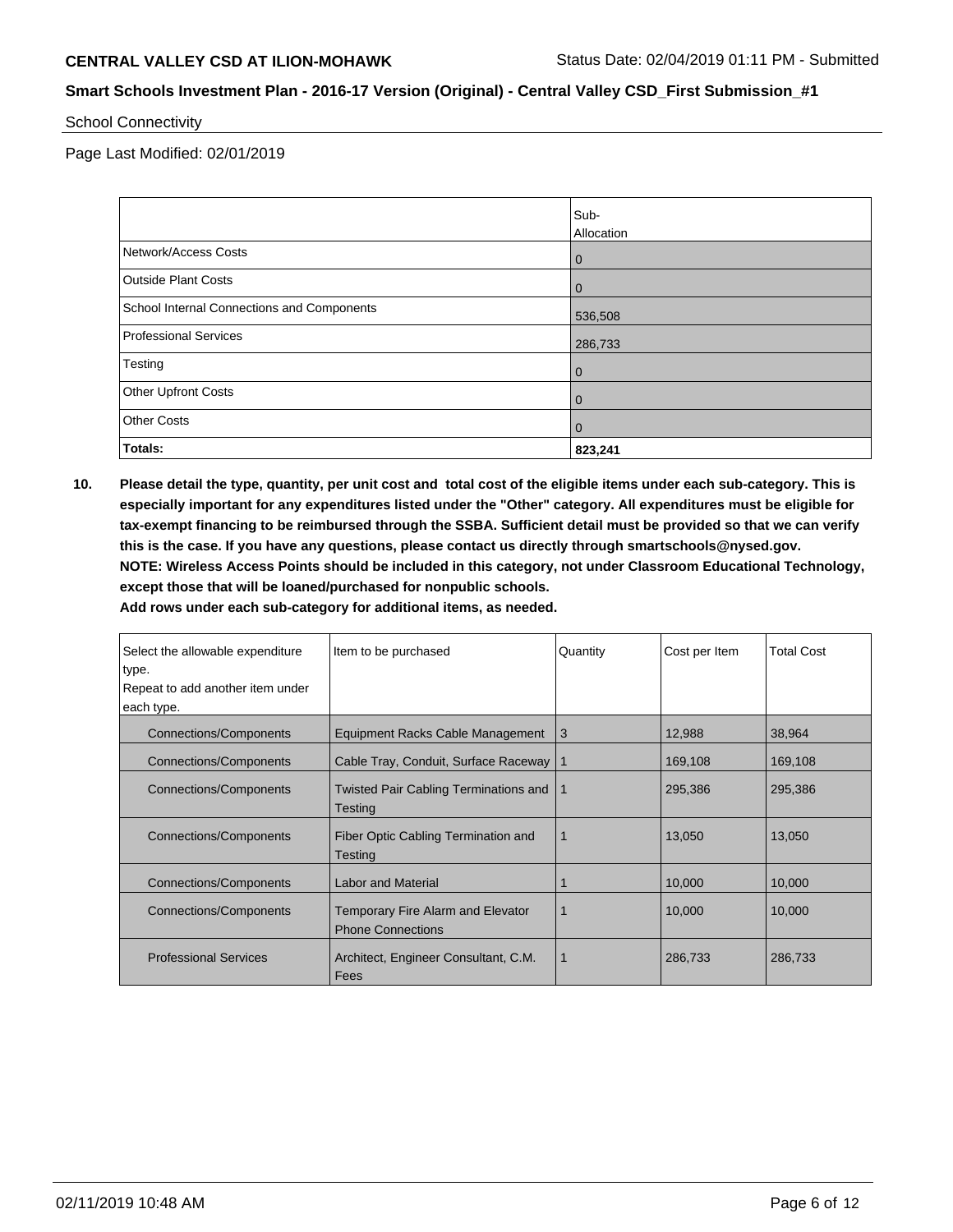## **Smart Schools Investment Plan - 2016-17 Version (Original) - Central Valley CSD\_First Submission\_#1**

#### Classroom Learning Technology

Page Last Modified: 02/01/2019

**1. In order for students and faculty to receive the maximum benefit from the technology made available under the Smart Schools Bond Act, their school buildings must possess sufficient connectivity infrastructure to ensure that devices can be used during the school day. Smart Schools Investment Plans must demonstrate that sufficient infrastructure that meets the Federal Communications Commission's 100 Mbps per 1,000 students standard currently exists in the buildings where new devices will be deployed, or is a planned use of a portion of Smart Schools Bond Act funds, or is under development through another funding source.**

**Smart Schools Bond Act funds used for technology infrastructure or classroom technology investments must increase the number of school buildings that meet or exceed the minimum speed standard of 100 Mbps per 1,000 students and staff within 12 months. This standard may be met on either a contracted 24/7 firm service or a "burstable" capability. If the standard is met under the burstable criteria, it must be:**

**1. Specifically codified in a service contract with a provider, and**

**2. Guaranteed to be available to all students and devices as needed, particularly during periods of high demand, such as computer-based testing (CBT) periods.**

**Please describe how your district already meets or is planning to meet this standard within 12 months of plan submission.**

(No Response)

- **1a. If a district believes that it will be impossible to meet this standard within 12 months, it may apply for a waiver of this requirement, as described on the Smart Schools website. The waiver must be filed and approved by SED prior to submitting this survey.**
	- By checking this box, you are certifying that the school district has an approved waiver of this requirement on file with the New York State Education Department.

#### **2. Connectivity Speed Calculator (Required)**

|                         | Number of<br><b>Students</b> | Multiply by<br>100 Kbps | Divide by 1000 Current Speed<br>to Convert to<br>Required<br>l Speed in Mb | lin Mb           | <b>Expected</b><br>Speed to be<br><b>Attained Within Required</b><br>12 Months | <b>Expected Date</b><br>When<br>Speed Will be<br><b>Met</b> |
|-------------------------|------------------------------|-------------------------|----------------------------------------------------------------------------|------------------|--------------------------------------------------------------------------------|-------------------------------------------------------------|
| <b>Calculated Speed</b> | (No<br>Response)             | (No Response)           | (No<br>Response)                                                           | (No<br>Response) | l (No<br>Response)                                                             | (No<br>Response)                                            |

**3. If the district wishes to have students and staff access the Internet from wireless devices within the school building, or in close proximity to it, it must first ensure that it has a robust Wi-Fi network in place that has sufficient bandwidth to meet user demand.**

**Please describe how you have quantified this demand and how you plan to meet this demand.**

(No Response)

**4. All New York State public school districts are required to complete and submit an Instructional Technology Plan survey to the New York State Education Department in compliance with Section 753 of the Education Law and per Part 100.12 of the Commissioner's Regulations.**

**Districts that include educational technology purchases as part of their Smart Schools Investment Plan must have a submitted and approved Instructional Technology Plan survey on file with the New York State Education Department.**

- By checking this box, you are certifying that the school district has an approved Instructional Technology Plan survey on file with the New York State Education Department.
- **5. Describe the devices you intend to purchase and their compatibility with existing or planned platforms or systems. Specifically address the adequacy of each facility's electrical, HVAC and other infrastructure necessary to install and support the operation of the planned technology.**

(No Response)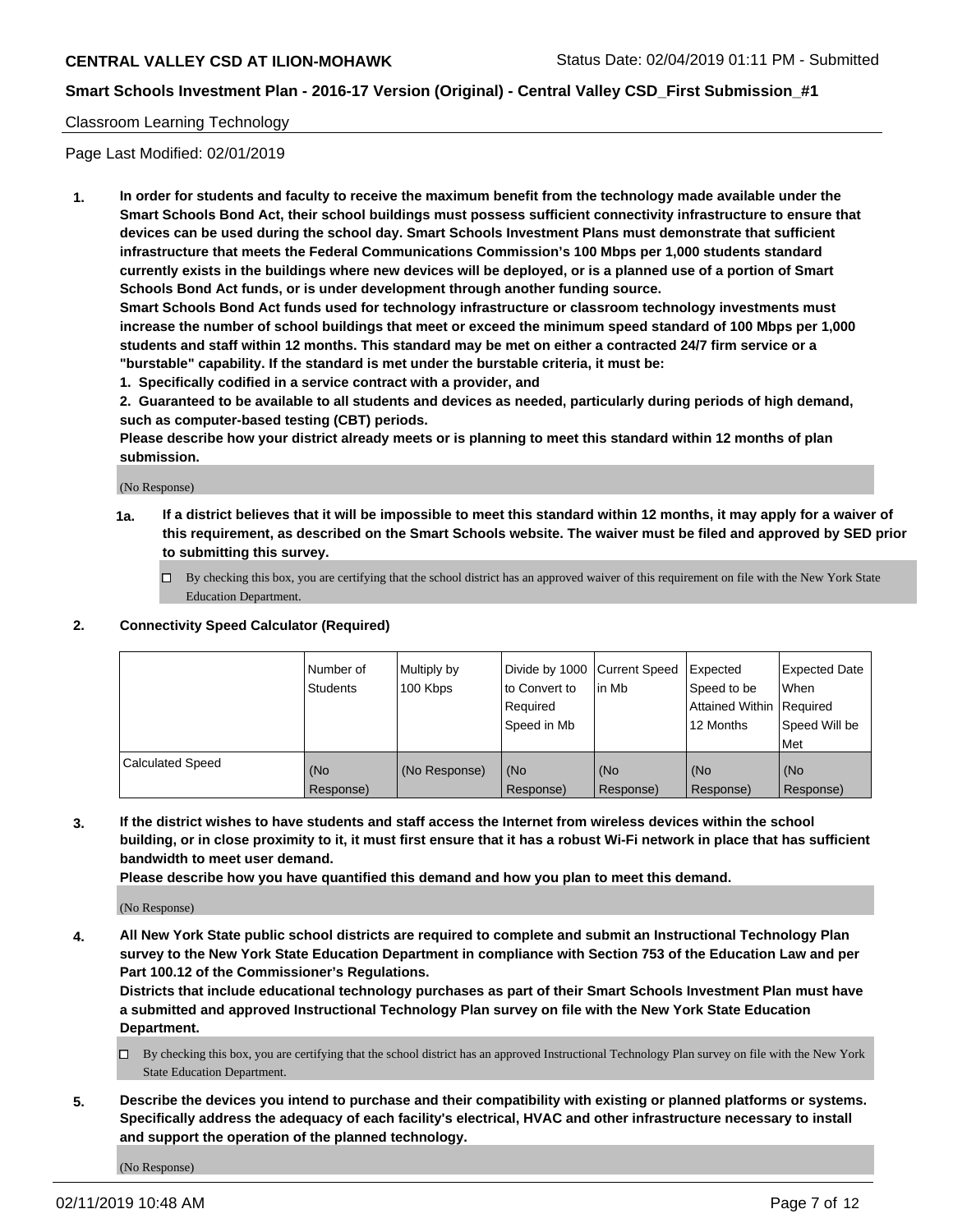# **Smart Schools Investment Plan - 2016-17 Version (Original) - Central Valley CSD\_First Submission\_#1**

## Classroom Learning Technology

Page Last Modified: 02/01/2019

- **6. Describe how the proposed technology purchases will:**
	- **> enhance differentiated instruction;**
	- **> expand student learning inside and outside the classroom;**
	- **> benefit students with disabilities and English language learners; and**
	- **> contribute to the reduction of other learning gaps that have been identified within the district.**

**The expectation is that districts will place a priority on addressing the needs of students who struggle to succeed in a rigorous curriculum. Responses in this section should specifically address this concern and align with the district's Instructional Technology Plan (in particular Question 2 of E. Curriculum and Instruction: "Does the district's instructional technology plan address the needs of students with disabilities to ensure equitable access to instruction, materials and assessments?" and Question 3 of the same section: "Does the district's instructional technology plan address the provision of assistive technology specifically for students with disabilities to ensure access to and participation in the general curriculum?"**

(No Response)

**7. Where appropriate, describe how the proposed technology purchases will enhance ongoing communication with parents and other stakeholders and help the district facilitate technology-based regional partnerships, including distance learning and other efforts.**

(No Response)

**8. Describe the district's plan to provide professional development to ensure that administrators, teachers and staff can employ the technology purchased to enhance instruction successfully.**

**Note: This response should be aligned and expanded upon in accordance with your district's response to Question 1 of F. Professional Development of your Instructional Technology Plan: "Please provide a summary of professional development offered to teachers and staff, for the time period covered by this plan, to support technology to enhance teaching and learning. Please include topics, audience and method of delivery within your summary."**

(No Response)

- **9. Districts must contact the SUNY/CUNY teacher preparation program that supplies the largest number of the district's new teachers to request advice on innovative uses and best practices at the intersection of pedagogy and educational technology.**
	- $\Box$  By checking this box, you certify that you have contacted the SUNY/CUNY teacher preparation program that supplies the largest number of your new teachers to request advice on these issues.
	- **9a. Please enter the name of the SUNY or CUNY Institution that you contacted.**

(No Response)

**9b. Enter the primary Institution phone number.**

(No Response)

**9c. Enter the name of the contact person with whom you consulted and/or will be collaborating with on innovative uses of technology and best practices.**

(No Response)

**10. A district whose Smart Schools Investment Plan proposes the purchase of technology devices and other hardware must account for nonpublic schools in the district.**

**Are there nonpublic schools within your school district?**

Yes

 $\boxtimes$  No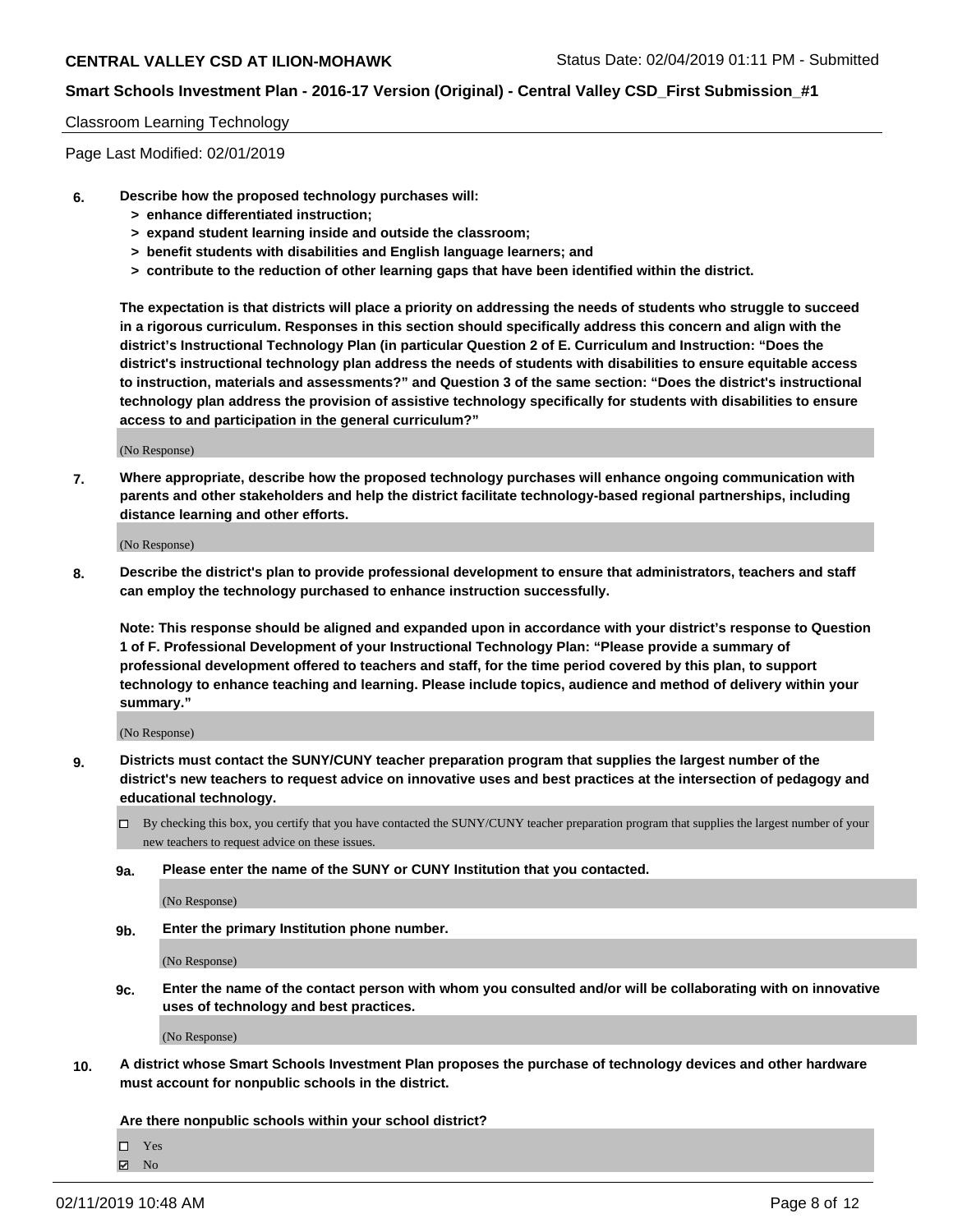## **Smart Schools Investment Plan - 2016-17 Version (Original) - Central Valley CSD\_First Submission\_#1**

#### Classroom Learning Technology

Page Last Modified: 02/01/2019

#### **11. Nonpublic Classroom Technology Loan Calculator**

**The Smart Schools Bond Act provides that any Classroom Learning Technology purchases made using Smart Schools funds shall be lent, upon request, to nonpublic schools in the district. However, no school district shall be required to loan technology in amounts greater than the total obtained and spent on technology pursuant to the Smart Schools Bond Act and the value of such loan may not exceed the total of \$250 multiplied by the nonpublic school enrollment in the base year at the time of enactment.**

**See:**

**http://www.p12.nysed.gov/mgtserv/smart\_schools/docs/Smart\_Schools\_Bond\_Act\_Guidance\_04.27.15\_Final.pdf.**

|                                       | 1. Classroom<br>Technology<br>Sub-allocation | 2. Public<br>l Enrollment<br>$(2014-15)$ | 3. Nonpublic<br>Enrollment<br>$(2014-15)$ | l 4. Sum of<br>Public and<br>l Nonpublic<br>l Enrollment | 15. Total Per<br>Pupil Sub-<br>lallocation | 6. Total<br>Nonpublic Loan  <br>Amount                                                        |
|---------------------------------------|----------------------------------------------|------------------------------------------|-------------------------------------------|----------------------------------------------------------|--------------------------------------------|-----------------------------------------------------------------------------------------------|
| Calculated Nonpublic Loan<br>l Amount |                                              |                                          |                                           |                                                          |                                            | (No Response)   (No Response)   (No Response)   (No Response)   (No Response)   (No Response) |

**12. To ensure the sustainability of technology purchases made with Smart Schools funds, districts must demonstrate a long-term plan to maintain and replace technology purchases supported by Smart Schools Bond Act funds. This sustainability plan shall demonstrate a district's capacity to support recurring costs of use that are ineligible for Smart Schools Bond Act funding such as device maintenance, technical support, Internet and wireless fees, maintenance of hotspots, staff professional development, building maintenance and the replacement of incidental items. Further, such a sustainability plan shall include a long-term plan for the replacement of purchased devices and equipment at the end of their useful life with other funding sources.**

By checking this box, you certify that the district has a sustainability plan as described above.

**13. Districts must ensure that devices purchased with Smart Schools Bond funds will be distributed, prepared for use, maintained and supported appropriately. Districts must maintain detailed device inventories in accordance with generally accepted accounting principles.**

By checking this box, you certify that the district has a distribution and inventory management plan and system in place.

**14. If you are submitting an allocation for Classroom Learning Technology complete this table. Note that the calculated Total at the bottom of the table must equal the Total allocation for this category that you entered in the SSIP Overview overall budget.**

|                          | Sub-Allocation |
|--------------------------|----------------|
| Interactive Whiteboards  | (No Response)  |
| <b>Computer Servers</b>  | (No Response)  |
| <b>Desktop Computers</b> | (No Response)  |
| <b>Laptop Computers</b>  | (No Response)  |
| <b>Tablet Computers</b>  | (No Response)  |
| <b>Other Costs</b>       | (No Response)  |
| Totals:                  | 0              |

**15. Please detail the type, quantity, per unit cost and total cost of the eligible items under each sub-category. This is especially important for any expenditures listed under the "Other" category. All expenditures must be capital-bond eligible to be reimbursed through the SSBA. If you have any questions, please contact us directly through smartschools@nysed.gov.**

**Please specify in the "Item to be Purchased" field which specific expenditures and items are planned to meet the district's nonpublic loan requirement, if applicable.**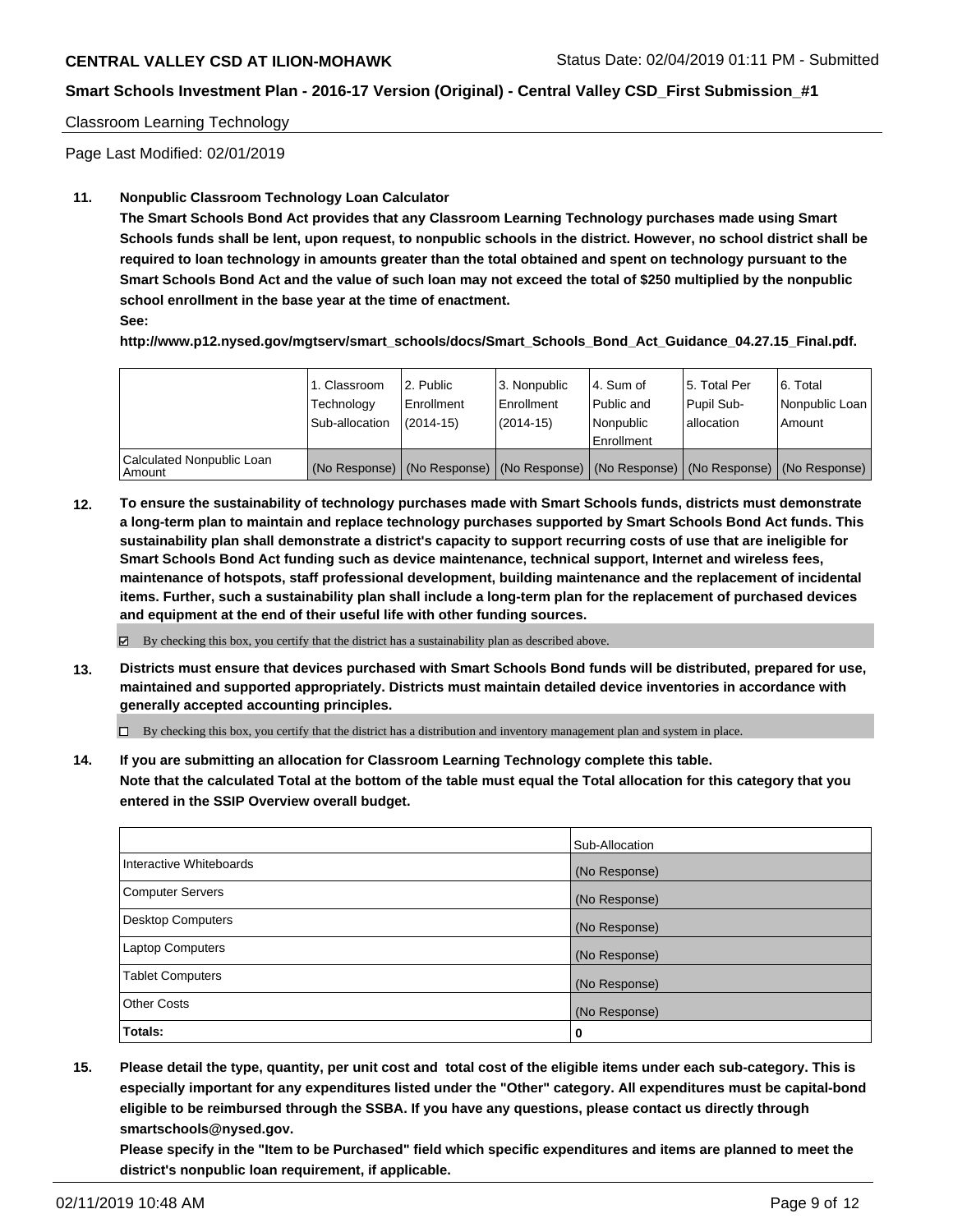## **Smart Schools Investment Plan - 2016-17 Version (Original) - Central Valley CSD\_First Submission\_#1**

## Classroom Learning Technology

Page Last Modified: 02/01/2019

**NOTE: Wireless Access Points that will be loaned/purchased for nonpublic schools should ONLY be included in this category, not under School Connectivity, where public school districts would list them. Add rows under each sub-category for additional items, as needed.**

| Select the allowable expenditure | I Item to be Purchased | Quantity      | Cost per Item | Total Cost    |
|----------------------------------|------------------------|---------------|---------------|---------------|
| type.                            |                        |               |               |               |
| Repeat to add another item under |                        |               |               |               |
| each type.                       |                        |               |               |               |
| (No Response)                    | (No Response)          | (No Response) | (No Response) | (No Response) |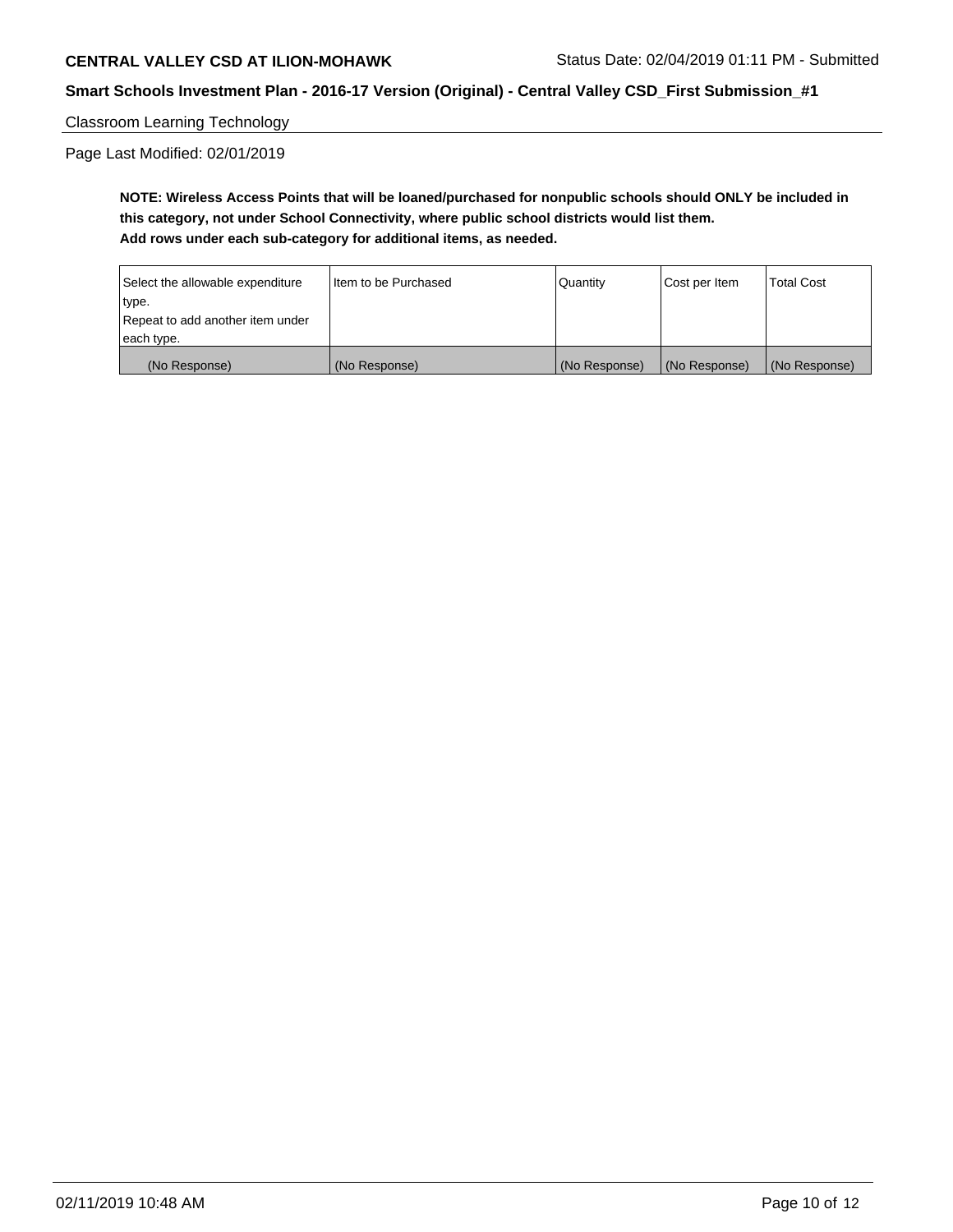## **Smart Schools Investment Plan - 2016-17 Version (Original) - Central Valley CSD\_First Submission\_#1**

#### High-Tech Security Features

Page Last Modified: 02/01/2019

**1. Describe how you intend to use Smart Schools Bond Act funds to install high-tech security features in school buildings and on school campuses.**

The Central Valley Central School District(CVCSD) intends to use Smart Schools Bond Act funds to replace and modernize the dated district Video Surveillance systems, Access Control system, and Intrusion detection system to modernize the systems and bring them together into one cohesive unit respectively.

**2. All plans and specifications for the erection, repair, enlargement or remodeling of school buildings in any public school district in the State must be reviewed and approved by the Commissioner. Districts that plan capital projects using their Smart Schools Bond Act funds will undergo a Preliminary Review Process by the Office of Facilities Planning.** 

**Please indicate on a separate row each project number given to you by the Office of Facilities Planning.**

| Project Number        |  |
|-----------------------|--|
| 21-21-01-04-0-002-008 |  |

- **3. Was your project deemed eligible for streamlined Review?**
	- □ Yes
	- $\boxtimes$  No
- **4. Include the name and license number of the architect or engineer of record.**

| Name     | License Number |
|----------|----------------|
| Jim King | 15925          |

**5. If you have made an allocation for High-Tech Security Features, complete this table. Note that the calculated Total at the bottom of the table must equal the Total allocation for this category that you entered in the SSIP Overview overall budget.**

|                                                      | Sub-Allocation |
|------------------------------------------------------|----------------|
| Capital-Intensive Security Project (Standard Review) | (No Response)  |
| Electronic Security System                           | 139,100        |
| <b>Entry Control System</b>                          | 37,659         |
| Approved Door Hardening Project                      | (No Response)  |
| <b>Other Costs</b>                                   | (No Response)  |
| Totals:                                              | 176,759        |

**6. Please detail the type, quantity, per unit cost and total cost of the eligible items under each sub-category. This is especially important for any expenditures listed under the "Other" category. All expenditures must be capital-bond eligible to be reimbursed through the SSBA. If you have any questions, please contact us directly through smartschools@nysed.gov.**

**Add rows under each sub-category for additional items, as needed.**